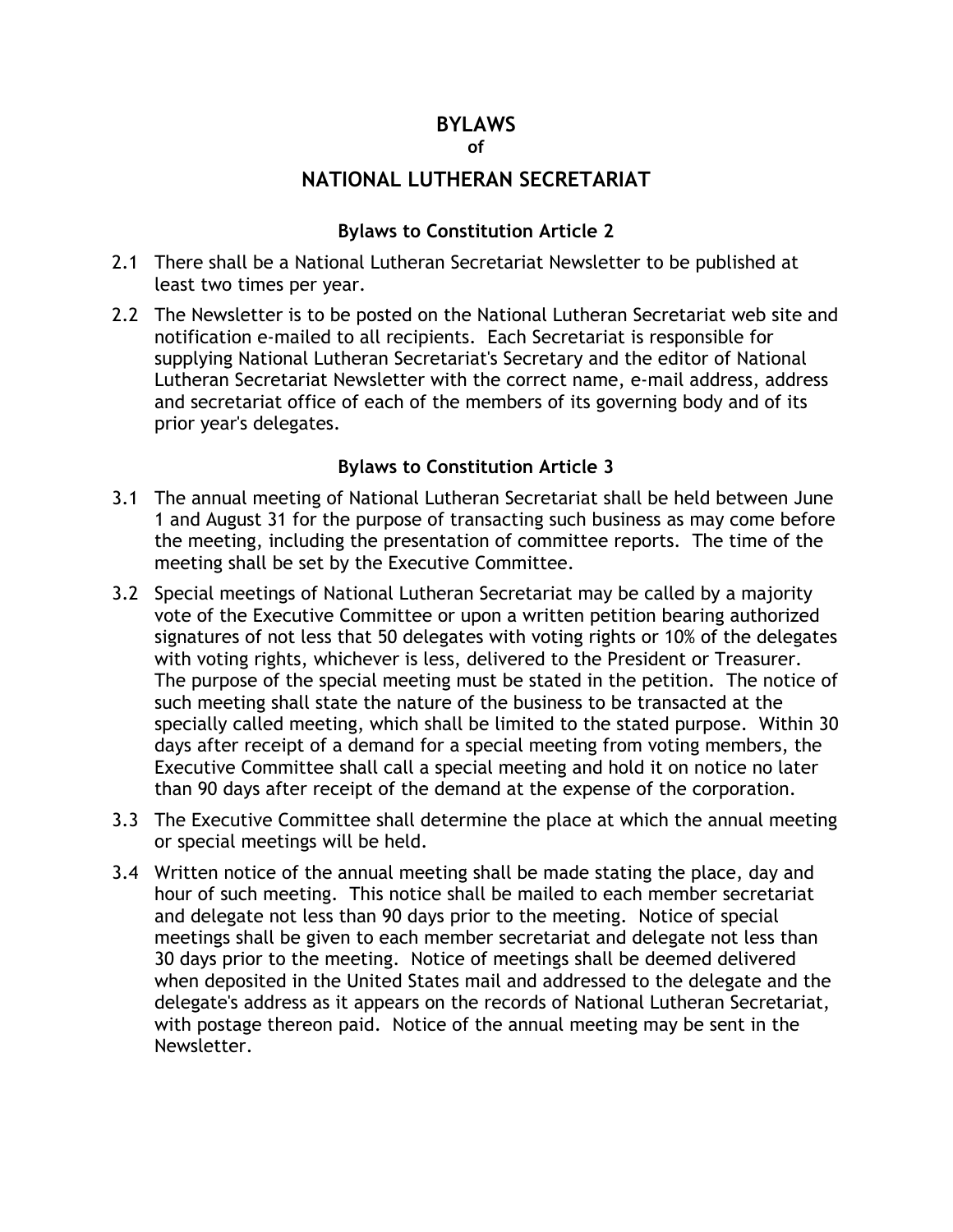- 3.5 A quorum for the transaction of business at any meeting of National Lutheran Secretariat shall consist of a majority of the delegates, laity and clergy, authorized to vote at the time of such meeting. The delegate is authorized by written appointment by the Secretariat they represent to the NLS Secretary. The act of a majority of the delegates at the meeting at which a quorum is present shall be the act of National Lutheran Secretariat, except when otherwise provided by law or these Bylaws.
- 3.6 Each delegate shall have one vote. Any questions as to voting rights will be settled by National Lutheran Secretariat as the first order of business at any meeting. The principals involved in any dispute on voting rights will not be permitted to vote on the matter.
- 3.7 The number of voting clergy delegates shall be limited to one-third of the total number of delegates, laity and clergy, in attendance. If the number of clergy delegates attending totals more than one-third of the total number of delegates in attendance, all clergy delegates in attendance shall caucus before the meeting begins to determine among themselves which of them shall vote.
- 3.8 All meetings shall be conducted according to Robert's Rules of Order, latest edition.

## **Bylaws to Constitution Article 4**

- 4.1 Application for membership in the corporation of National Lutheran Secretariat shall be submitted to the Executive Committee. Membership applications shall be acted upon in conformity with the spirit and intent of the purposes of National Lutheran Secretariat. Upon acceptance of such application by the Executive Committee and by formal acceptance of the Constitution and Bylaws as provided in Article 11 the secretariat so applying shall become a voting member of the corporation.
- 4.2 Each affiliated secretariat may be represented by lay delegates based on the greater of either one of the following formulas:

One lay delegate for each one thousand persons who have attended a Via de Cristo through its ministry as a secretariat (e.g. 1-999 participants - one lay delegate; 1000-1999 participants two lay delegates, etc.)

- OR -

The number of lay delegates, based on the number of weekends held the previous calendar year, are as follows:

| Number of  | Number of     |
|------------|---------------|
| Weekends   | Lay Delegates |
| $0 - 4$    |               |
| $5 - 8$    | 2             |
| $9 - 12$   | २             |
| 13 or more | 4             |
|            |               |

[Note: The recommended term of office for each delegate is not less than three years.]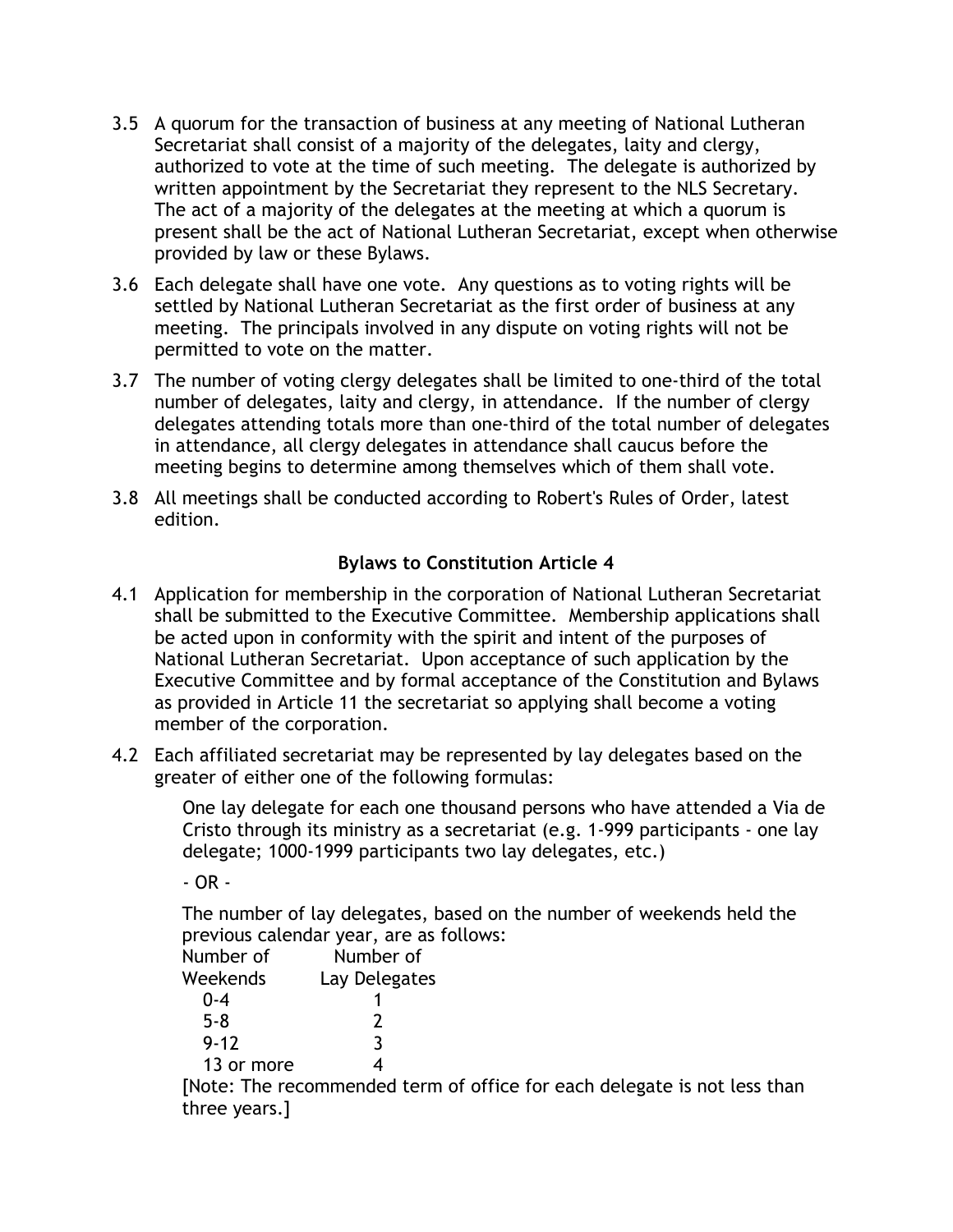- 4.3 Visitors from affiliated secretariats are welcome to attend meetings of National Lutheran Secretariat and may speak to any issue, but are not permitted to vote unless this Bylaw is suspended by a two-thirds vote of the delegates for the duration of the meeting.
- 4.4 Each affiliated Secretariat is entitled to one clergy delegate to attend the annual or special meetings of National Lutheran Secretariat as delegate with voting powers except as may be limited in Bylaw 3.7 to Article 3 of the Constitution.
- 4.5 National Lutheran Secretariat, by an affirmative two-thirds vote, may suspend or expel an affiliated secretariat for causes detrimental to the corporation's activities or if the affiliated secretariat is in conflict with the corporation's goals and objectives.
- 4.6 The Executive Committee may appoint up to three (3) delegates at large to attend a National Lutheran Secretariat Annual Meeting. Each delegate may serve for one year and is eligible for re-appointment. The travel and fee expenses of the appointed at large delegates shall be paid by National Lutheran Secretariat.

### **Bylaws to Constitution Article 5**

- 5.1 The six officers of National Lutheran Secretariat shall be elected for a term of two years and shall hold office until their successors are duly elected. No officer shall be elected to more than two (2) consecutive terms for the same office. The terms of the officers shall be staggered, with three (3) officers being elected each year. In order to provide geographical balance, no more than two (2) officers shall be elected from any one state.
- 5.2 The spiritual director shall be an ordained and rostered Lutheran pastor and will give spiritual direction and guidance to National Lutheran Secretariat and to the Executive Committee and to any standing or special committees or task forces as requested.
- 5.3 The president shall preside at all National Lutheran Secretariat meetings, have general supervision over the affairs of the corporation, facilitate and coordinate expansion activities, and shall perform all such other duties as are incident to his or her office.
- 5.4 There shall be two vice presidents, one for administration and one for outreach. In the event of the temporary absence or disability of the president, the duties of the president shall be performed by the vice-president for administration.
- 5.5 The secretary shall issue notices of the Executive Committee, annual and special meeting notices and shall, if requested, attend and keep the minutes of such meetings. He or she shall have charge of all the corporate books, records, the database, and other papers, and shall be the custodian of the corporate seal, if any. He or she shall attest with his or her signature all written contracts and other documents of the corporation, and shall perform all such duties as are incident to the office.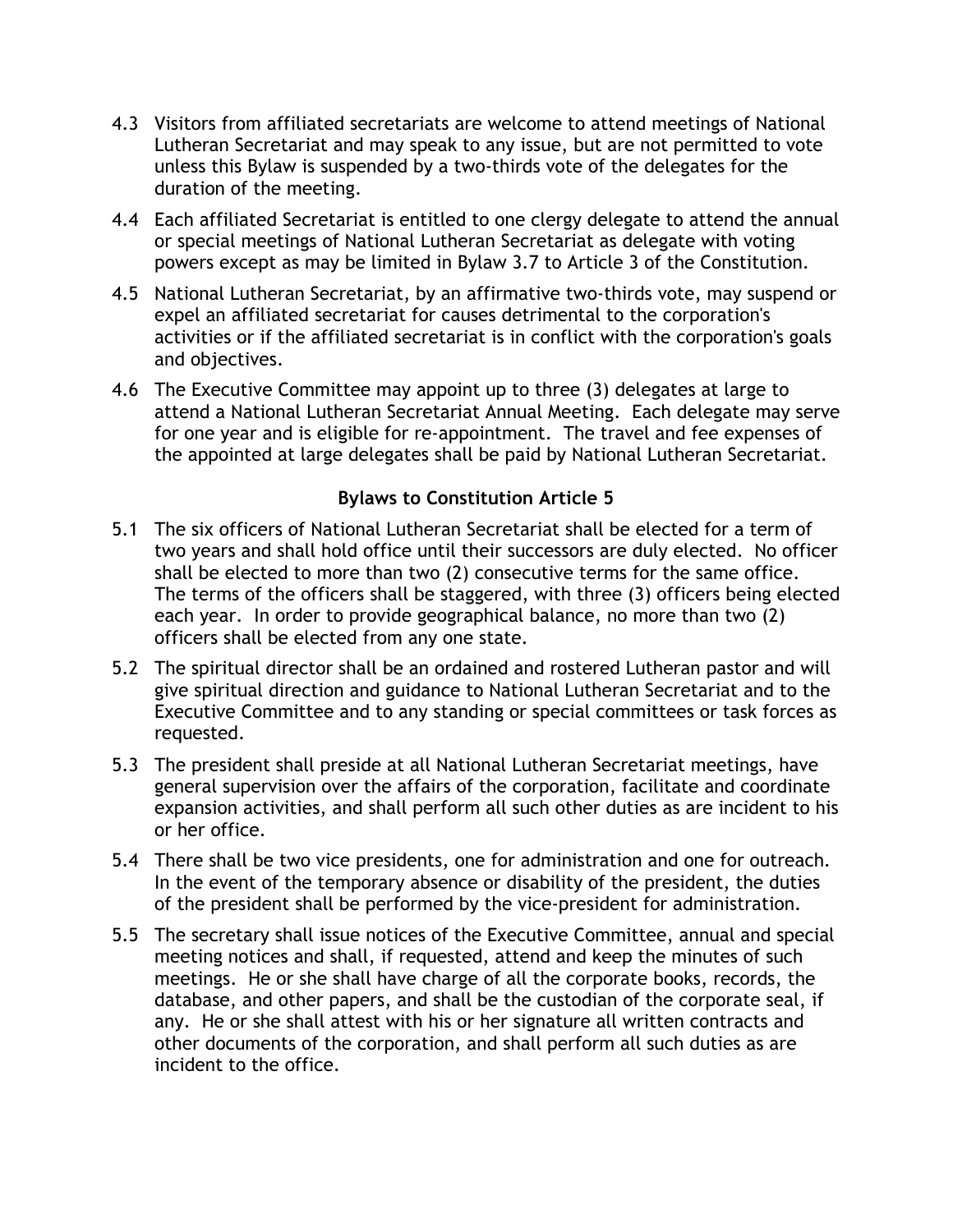- 5.6 The treasurer shall have the custody of all the monies and securities of the corporation and shall give bond in such sum and with such sureties as the Executive Committee may require. He or she shall sign all checks of the corporation, shall keep regular books of account, and shall submit that together with all vouchers, receipts, records and any other papers to the Executive Committee or Delegates for their examination and approval as often as the Executive Committee or Delegates may require, is authorized to sign such government, financial and tax forms as are required to be filed, and shall perform all such other duties as are incident to the office.
- 5.7 After their election, the officers are not required to be delegates from their areas. The officers are considered voting members of National Lutheran Secretariat.
- 5.8 If a vacancy exists on the Executive Committee, the Executive Committee may, by appointment, fill the vacancy until the next Annual meeting.
- 5.9 The Executive Committee shall engage an Executive Director to coordinate the operations of the organization and its affiliated secretariats and publically represent them.
- 5.10 In order to comply with Minnesota law, all meetings of the Executive Committee shall comply with these requirements:
	- a. The annual meeting of the Executive Committee shall be held in conjunction with the annual of meeting of the delegates at or near the place where the annual meeting of the delegates is conducted. The Executive Committee may conduct business as may properly come before it. If there is no annual meeting of the delegates, the annual meeting of the Executive Committee shall be held each year at such time and place as the Executive Committee may designate, and the Executive Committee may conduct such business as may properly come before it.
	- b. Regular meetings of the Executive Committee may be held from time to time at such place as the Executive Committee shall designate.
	- c. A special meeting of the Executive Committee may be called at any time by the President or upon written request of any two or more Officers of the corporation.
	- d. A special meeting of the Executive Committee may be called for any purpose at any time by the President or upon written request of any two or more Officers of the corporation. Upon request in writing to the President or the Secretary by any two or more Officers, such Officer shall cause to be given to the Executive Committee notice of a meeting to be held at such time, not less than five days after receipt of such request, as such Officer may fix. Special meetings of the Executive Committee shall be held at the principal office or at such other place as the Executive Committee may designate.
	- e. Written notice of each regular and special meeting of the Executive Committee stating the date, time and place and, in the case of a special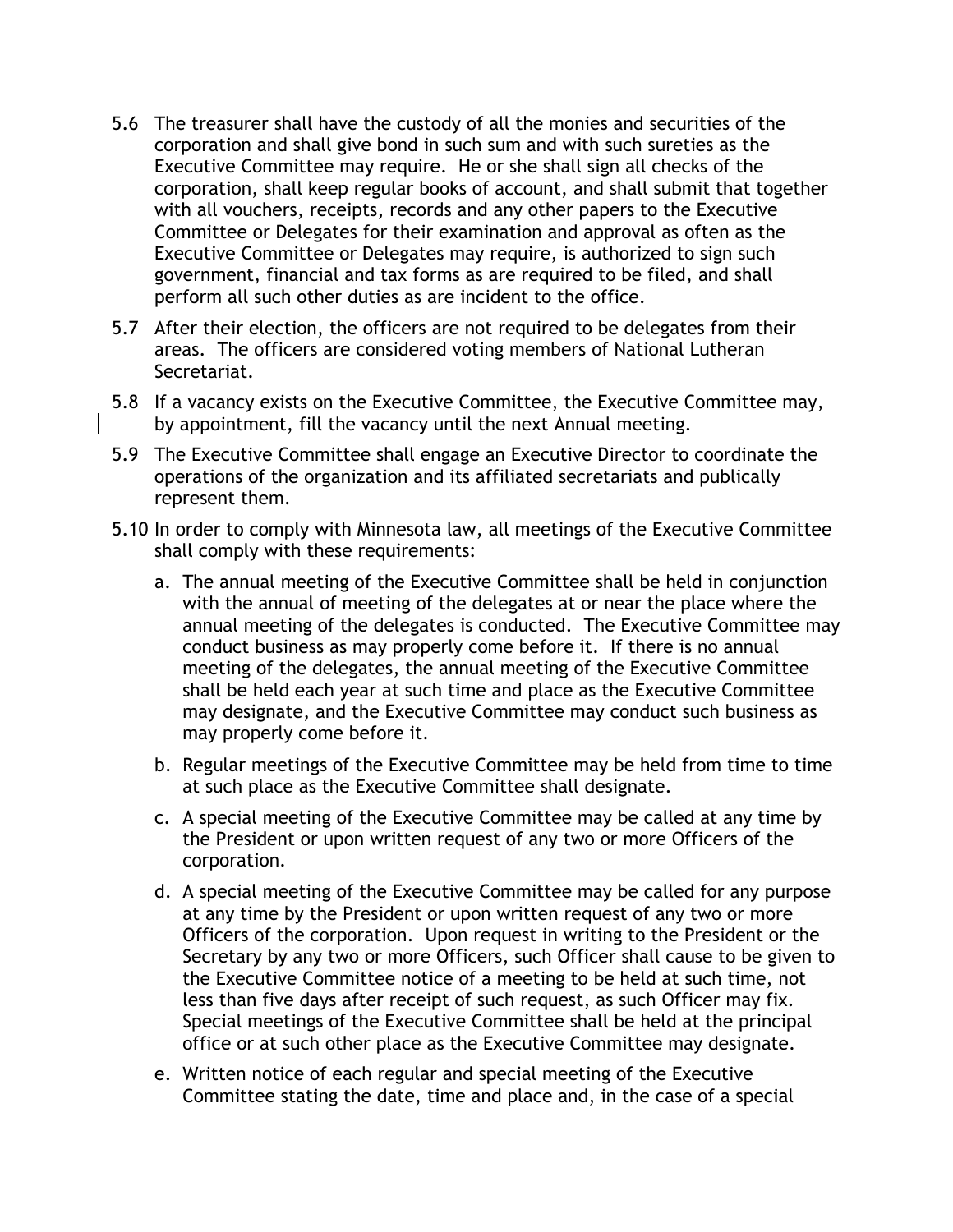meeting, its purpose, shall be delivered, mailed, e-mailed or faxed, not less than five days prior to the meeting, to each Officer entitled to vote at the meeting at his or her last address according to the available records of the corporation. No business shall be transacted at a special meeting except that which has been specified in the notice of the meeting.

- f. An Officer may waive notice of a meeting of the Executive Committee. A waiver of notice by an Officer entitled to notice is effective whether given before, at, or after the meeting, and whether given orally, in writing, or by attendance. Attendance by an Officer at a meeting is a waiver of notice of that meeting unless the Officer objects at the beginning of the meeting to the transaction of business because the meeting is not lawfully called or convened and does not participate in the meeting.
- g. At each meeting of the Executive Committee, the presence in person of a majority of the Officers shall be necessary to constitute a quorum for the transaction of business. In the absence of such a quorum, any meeting may be adjourned from time to time by a majority of the Officers present. If a quorum is present when a duly called or held meeting is convened, the Officers present may continue to transact business until adjournment, even though one or more Officers withdraws from the meeting leaving less than a quorum.
- h. Each Officer shall have one (1) vote. Except as otherwise provided in the Minnesota Statutes, the Articles of Incorporation of the corporation, or these Bylaws, all questions at a meeting the Executive Committee at which a quorum is present shall be decided by the affirmative majority vote of the Officers present in person at the meeting.
- i. If any meeting of the Executive Committee is adjourned to another time or place, no notice as to such adjourned meeting need be given other than by announcement at the meeting at which such adjournment is taken. At an adjourned meeting at which a quorum is present, any business may be transacted that might have been transacted at the meeting as originally noticed.
- j. A conference among Officers by means of communication through which the Officers may simultaneously hear each other during the conference is a Executive Committee meeting if the same notice is given of the conference as would be required for a meeting and if the number of Officers participating in the conference is a quorum. Participation in a meeting by this means is personal presence at the meeting.
- k. Any action required or permitted to be taken at a meeting of the Executive Committee may be taken by written action signed by the number of Officers who would be required to take the same action at a meeting of the Executive Committee at which all Officers were present; provided, however, that all Officers must be notified immediately of its text and effective date. The written action is effective when signed by the required number of Officers,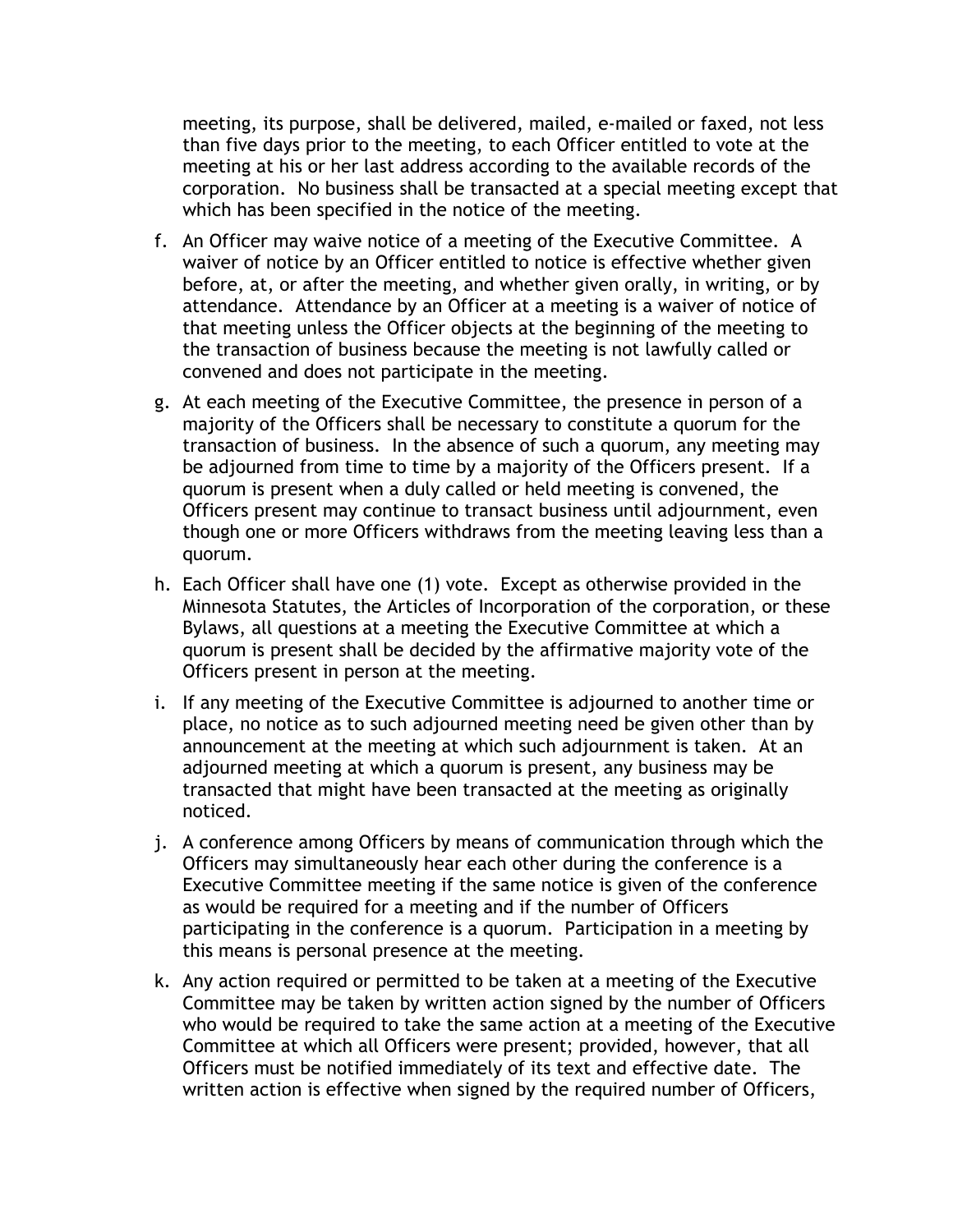unless a different effective time is provided in the written action. Failure to provide the notice does not invalidate the written action. An Officer who does not sign or consent to the written action is not liable for the action.

l. The Executive Committee shall conduct all of its meetings and business in accordance with the conflicts of interest provisions and requirements of the Minnesota Nonprofit Corporation Act. [Bylaw 5.10 is to comply with provisions in Minnesota law.]

**Bylaws to Constitution Article 6**

- 6.1 The chairpersons of committees shall be named by the president, with the consent of the Executive Committee, and will serve at the discretion of the president.
- 6.2 Any action taken by any standing or special committee designated by the President or the Executive Committee shall be subject to the approval of National Lutheran Secretariat.
- 6.3 The standing committees may be one or more of the following:
	- a. Palanca
	- b. Leadership
	- c. Communications
	- d. Public Relations
	- e. Post Weekend
- **Bylaws to Constitution Article 7**

f. Newsletter

g. New movement Outreach h. Operations and finance

i. Revitalization of Secretariats

7.1 The funds of the corporation shall be deposited in such bank or depository as the Executive Committee may designate and shall be withdrawn upon the signature of the treasurer and upon the signature of such other person or persons as the Executive Committee may authorize.

# **National Lutheran Secretariat Leadership Endowment**

# **Section A – Endowment Fund Board**

The National Lutheran Secretariat (NLS) Leadership Endowment Board (hereafter referred to as the "Board") shall consist of five members, all of whom shall be a member of an NLS affiliated Secretariat. The term of each member shall be three years. Upon adoption of this resolution by a majority of delegates at an official NLS Annual Meeting, the NLS Executive Committee shall appoint five members of the Board: two for a term of three years; two for a term of two years; and one for a term of one year. Thereafter, annually the Executive Committee (EC) shall appoint the necessary number for a term of three years. No member shall serve more than two consecutive three-year terms. After a lapse of one year, former Board members may be re-appointed for no more than one additional term. The NLS President and its Executive Director shall serve as non-voting Board members.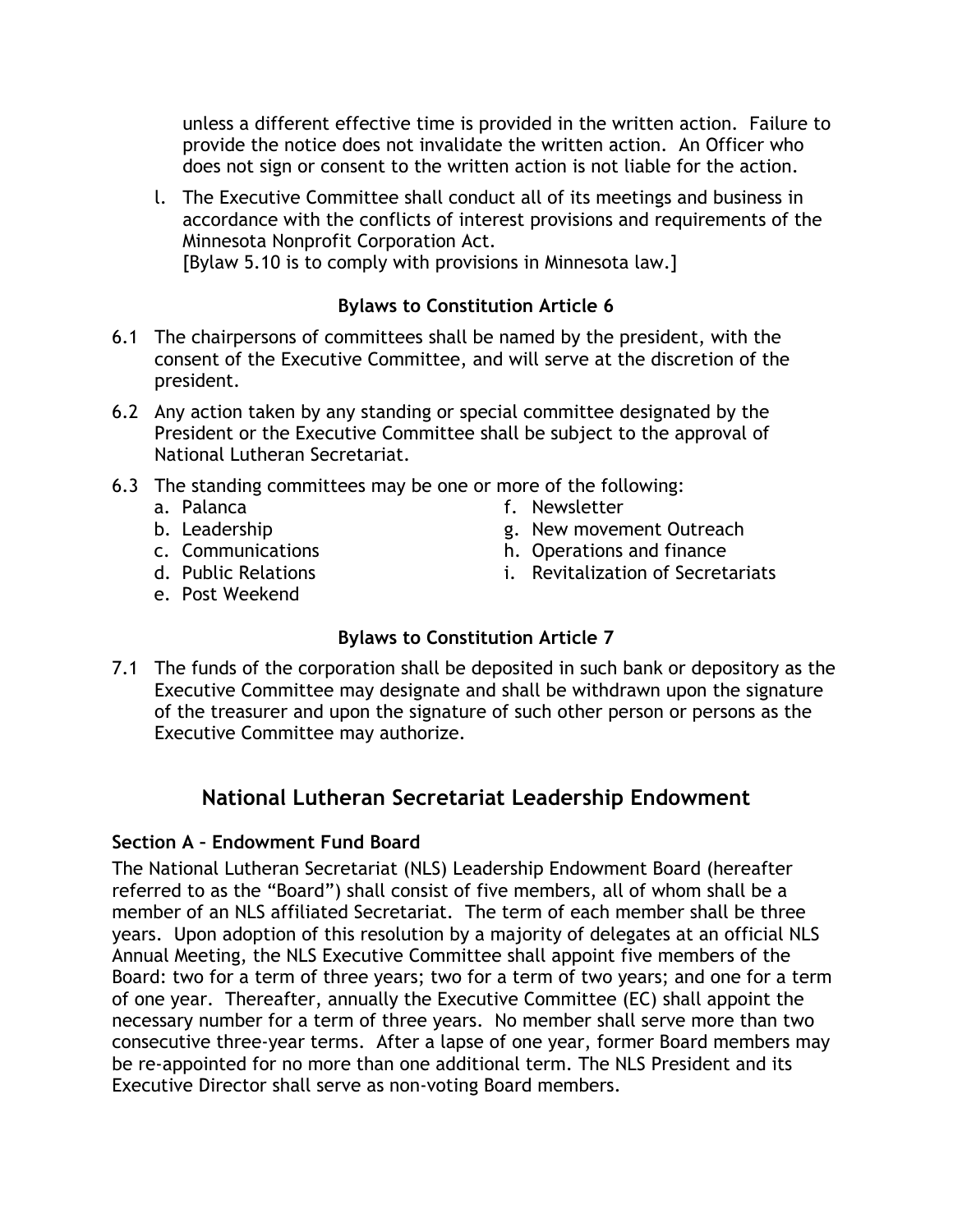In event of a Board vacancy, the NLS EC shall appoint a replacement member.

The Board shall meet at least semi-annually. A quorum shall consist of three members. When only three members are present, a unanimous vote shall be required to carry any motion or resolution. The Board shall elect from its membership a leader to facilitate meetings and a recording secretary to maintain complete and accurate minutes of meetings.

The Board shall report on a semi-annual basis to the NLS EC and annually at the NLS AM. The Board may request other members of affiliated Secretariats to serve as advisory members as it deems in the best interest of the Endowment Fund assets (hereafter referred to as the "Fund"). The Board should educate affiliated Secretariats about the Fund, promote the Fund, solicit donations in an appropriate manner and create additional Funds as may be needed to fulfill specific requirements of donors.

### **Section B – Endowment Fund Management**

The Board shall manage the Fund and shall use its best judgment to invest the Fund in a wise and prudent manner. The Board may choose to employ professional management on investments, accounting, and legal matters.

No member of the Board shall engage in any self-dealing or transactions with the Fund in which the member of the Board has direct or indirect financial interest and shall at all times refrain from any conduct in which his/her personal interest would conflict with the interest of the Fund.

There shall be an annual review of the Endowment Fund activities by a committee of three appointed by the NLS EC. None of these persons shall be members of the Board. The committee may enlist professional assistance as necessary. Payment for any professional assistance shall be made from the Fund itself.

### **Section C – Distributions from the Fund**

- ! Annual Distributions from the Fund. The Board shall determine distributions from the Fund. Distributions shall be made with particular emphasis on funding the needs of the Executive Director to enhance and extend the life and mission of the Via de Cristo. It is not intended that Fund distributions be used for the day-to-day operations (i.e., for items normally included in the operating budget). The Board may distribute up to five percent of the Fund annually.
- **Emergency Distribution from the Fund. The Board may distribute more than** five percent of the Fund only when it deems that circumstances are such that the future of the NLS Executive Director is at stake, and that the only recourse seems to be the use of the Fund. A two-thirds vote of members present at an NLS EC meeting is required for such use.
- ! The NLS Treasurer or his/her designee shall make fund deposits and disbursements. Whoever is responsible for deposits and disbursements shall be bonded.